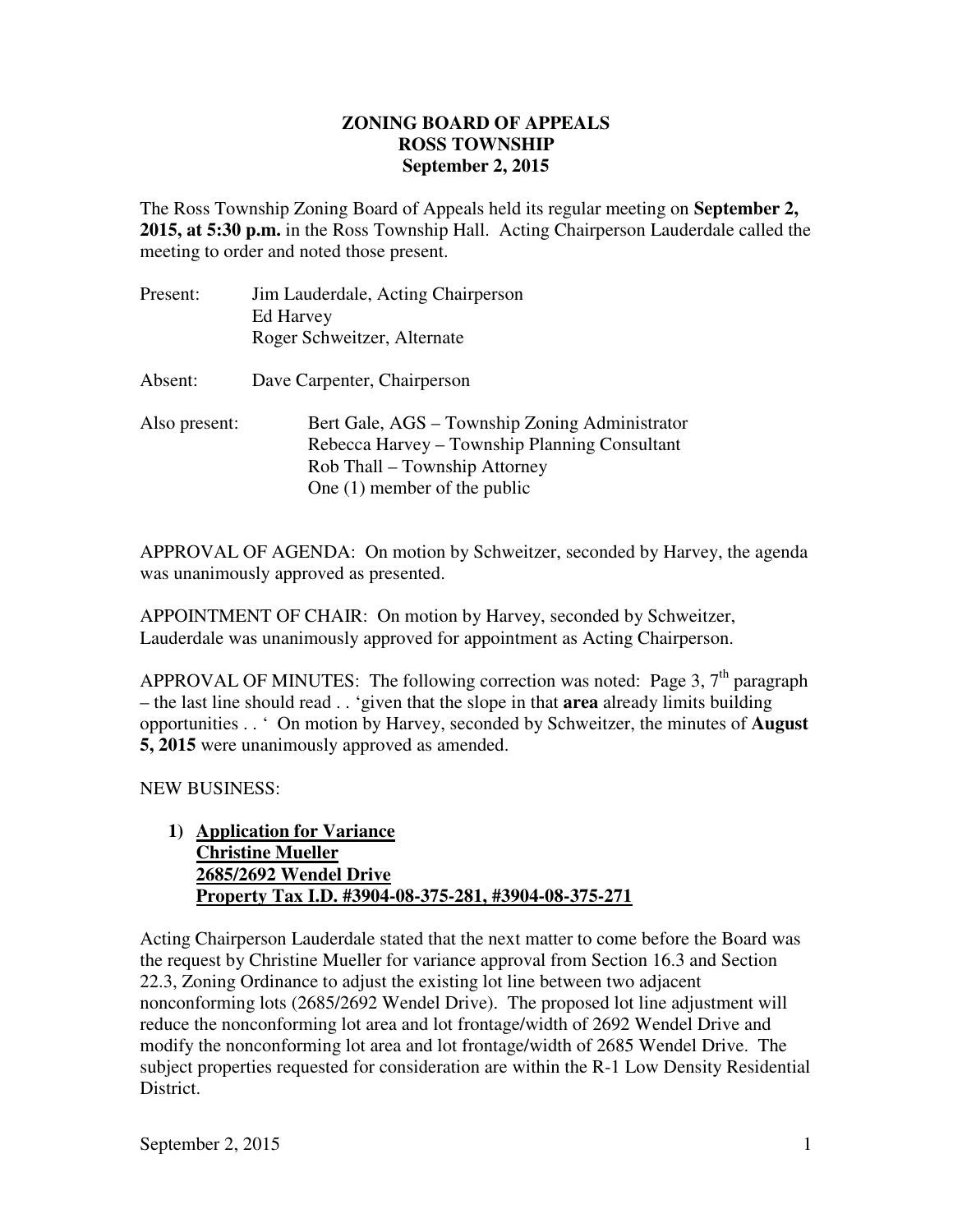Gale explained that the applicant owns 2685 Wendel Drive and proposes to purchase a 7 ft strip of land from the adjacent lot (2692 Wendel Drive) to provide a 10 ft side setback for the existing building on the site. He noted that the side setback for 2692 Wendel Drive will remain in compliance with the setback requirement with the property line adjustment. He referenced the Sketch Plan submitted with the application.

 Harvey noted that the Sketch Plan does not reflect an existing garage on the site of 2692 Wendell that appears to be very near the existing boundary between the two lots.

 Christine Mueller was present on behalf of the application. She stated that she believes the garage referenced is actually on a lot separate from 2692 Wendel Drive that fronts Snyder Drive. Further, the side lot lines do not line up between the front and rear lots in the area which then give the appearance of building encroachment. Schweitzer noted that the proposed lot line adjustment would not pose a problem for the garage if it is not actually on 2692 Wendel Drive.

 Harvey then noted that it appeared that the mechanical equipment in the side yard of 2685 Wendel Drive is partially on 2692 Wendel Drive.

 Mueller agreed that the location of the common property line between the two lots was in question before she had a survey of the lot completed. She noted that once the survey was done she purchased the additional 7 ft from 2692 Wendel Drive to address the encroachment of the mechanical equipment and to provide additional area for parking on the lot. Mueller added that she was unaware that a variance and a lot split approval were required.

 Harvey again expressed concern that the proposed lot line adjustment will cause nonconforming side yard setbacks on 2692 Wendel Drive.

 Gale explained that the sliding-scale approach to setbacks set forth in Section 22.9 will apply to both properties as lawful nonconforming lots. He noted that a 5 ft side yard setback will be required.

 In review of the Sketch Plan, it was confirmed that the building located on 2692 Wendel Drive is separated from the Mueller house by 16 ft . . resulting in a 13 ft setback from the side lot line. It was noted that the proposed lot split will result in a 6 ft side setback, in compliance with the 5 ft setback requirement.

 Acting Chairperson Lauderdale referenced three letters of support received by area residents. The noted letters were then read into the record.

 Attorney Thall reminded that in addition to the requested variance, the actual proposed lot split/combination will be subject to Township Board review/approval pursuant to the Subdivision Control Ordinance.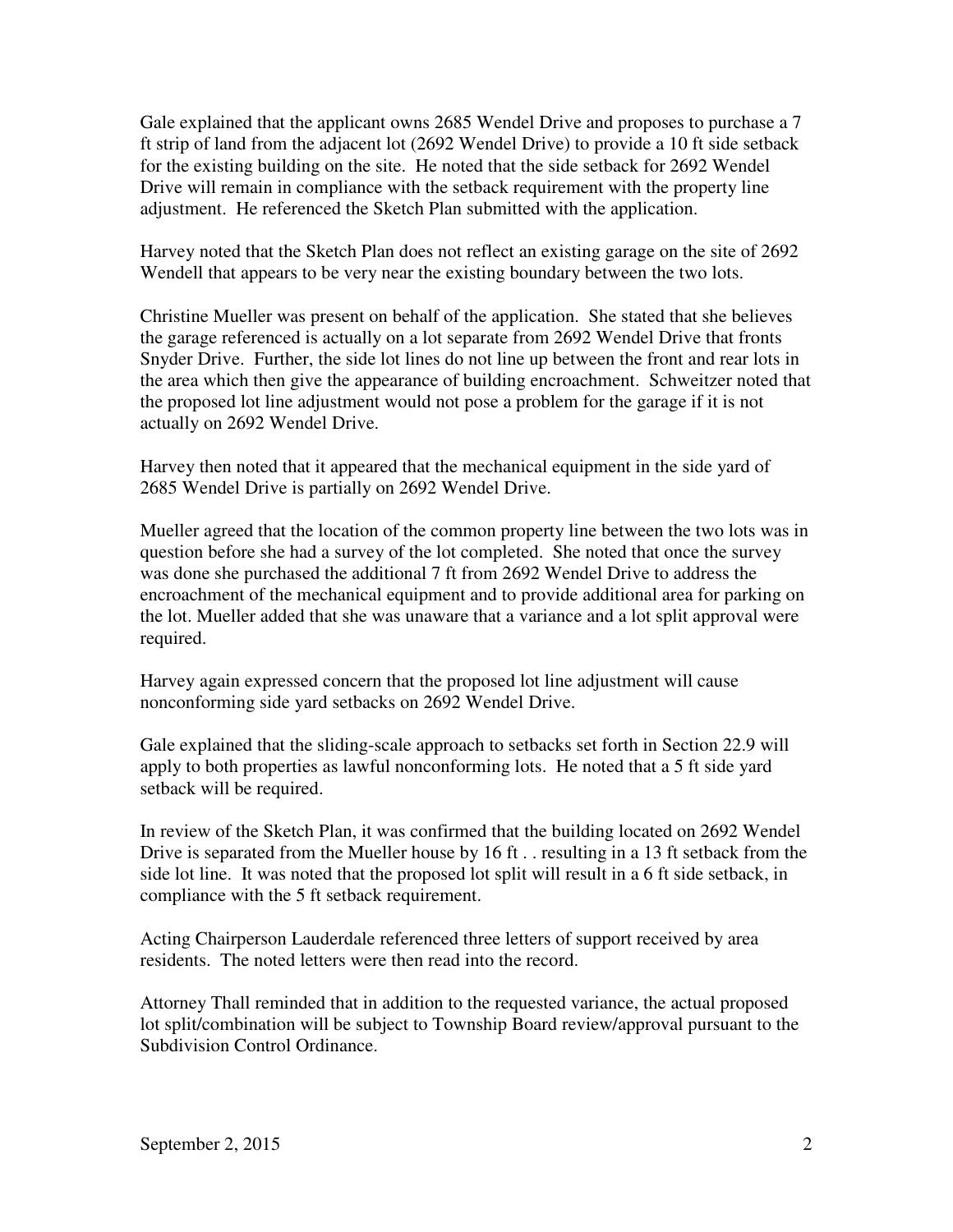No further public comment was offered on the matter. The public comment portion of the public hearing was closed.

 Acting Chairperson Lauderdale led the Board through a review of the variance criteria set forth in Section 23.8 A. The following findings were noted:

 *Per Section 23.8A.:* 

- Practical difficulty in carrying out the strict letter of the Zoning Ordinance:  *(exceptional narrowness, shallowness or shape of the property; exceptional topographic conditions; other extraordinary situation of the property)* 
	- - The lots in question experience 'exceptional narrowness' . . contributing greatly to the situation presented.
- • Self-created hardship: *(practical difficulty not created by the applicant or a predecessor owner in the applicant's family):* 
	- - The location of the existing lot lines and the nonconforming building locations are not a condition created by the applicant.
- • No substantial detriment to adjoining property:
	- - The proposed lot split/combination will provide an adequate side yard setback for 2685 Wendel Drive and address an existing encroachment and parking problem.
	- The proposed lot split/combination will not reduce the side yard setback on 2692 Wendel Drive below the 5 ft setback requirement.
- Not materially impair the intent and purpose of the Zoning Ordinance:
	- - The proposed lot split/combination will provide an adequate side yard setback for 2685 Wendel Drive and address an existing encroachment and parking problem.
	- - The proposed lot split/combination will not reduce the side yard setback on 2692 Wendel Drive below the 5 ft setback requirement.
	- The proposed lot split/combination will not result in the creation of any new lots/building sites.
	- The proposed lot split/combination will not result in an increase in driveways.
- Not materially impair the public health, safety and welfare: